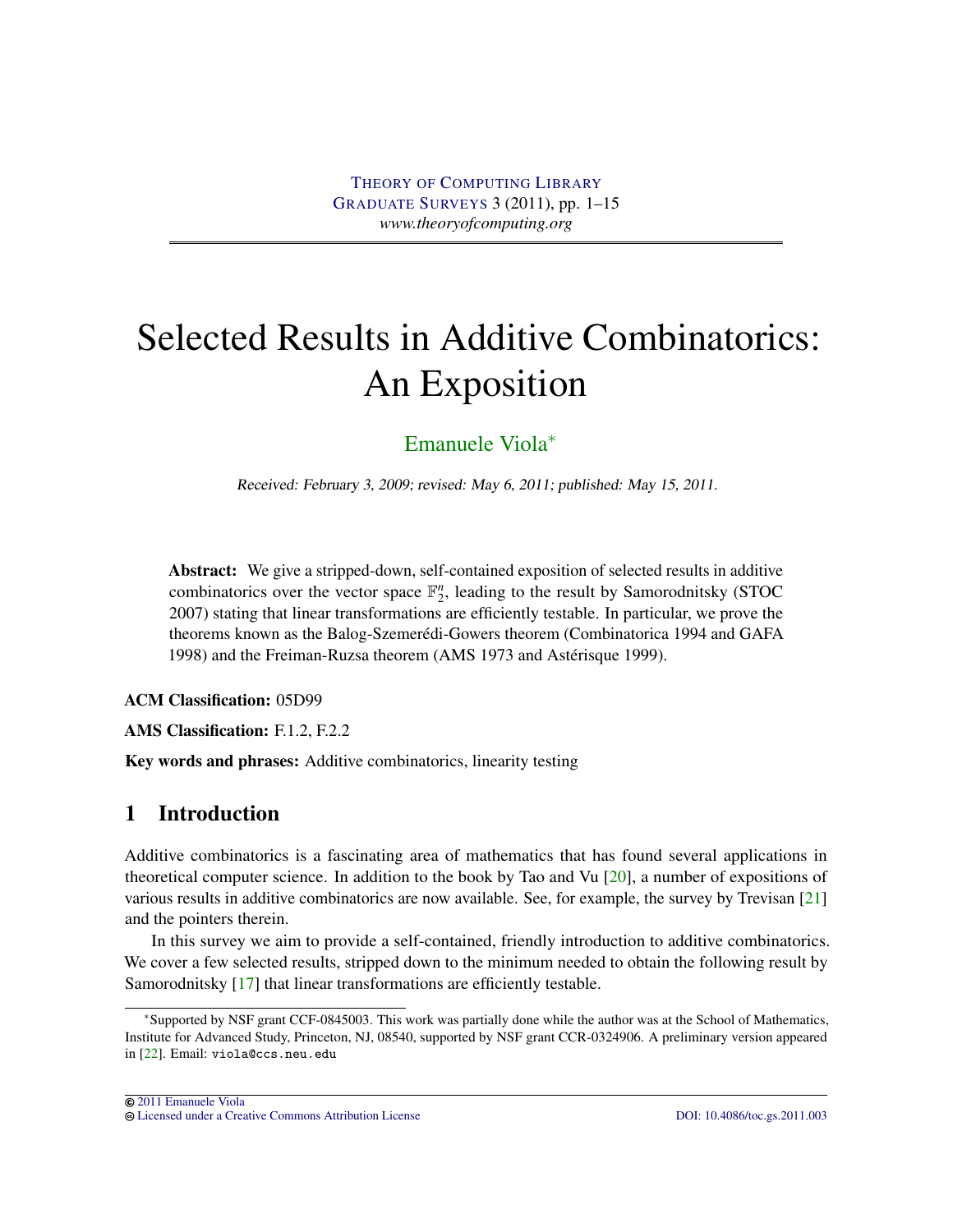<span id="page-1-2"></span><span id="page-1-0"></span>**Theorem 1.1** (Testing linear transformations (Samorodnitsky)). For all  $\varepsilon > 0$  there is  $\varepsilon' > 0$  such that for all sufficiently large n and all functions  $f:\mathbb{F}_2^n \to \mathbb{F}_2^n$  the following holds. If

$$
\Pr_{x,x'\in\mathbb{F}_2^n}[f(x)+f(x')=f(x+x')] \geq \varepsilon,
$$

*then there is an n*×*n matrix M such that*

$$
\Pr_{x\in\mathbb{F}_2^n}[f(x)=Mx]\geq \varepsilon'.
$$

In the statement of this theorem, and throughout the remainder of the paper,  $\mathbb{F}_2$  denotes the set  $\{0,1\}$ with mod 2 arithmetic.

[Theorem](#page-1-0) [1.1](#page-1-0) shows that the test "pick  $x, x' \in \mathbb{F}_2^n$  uniformly at random, and accept if  $f(x) + f(x') =$  $f(x + x')$ " is useful to check if a function  $f: \mathbb{F}_2^n \to \mathbb{F}_2^n$ , given as a black-box, is close to a linear transformation. Indeed, if *f* is a linear transformation, i.e.,  $f(x) = Mx$  for an  $n \times n$  matrix *M*, then clearly the test always accepts; while on the other hand if the test accepts with probability  $\varepsilon$  then the theorem guarantees that there is a linear transformation (given by  $M$ ) that agrees with  $f$  on an  $\varepsilon'$  fraction of the inputs.

This test was first proposed by Blum, Luby, and Rubinfeld [\[5\]](#page-12-0), who analyze it for functions between finite groups. Bellare et al. [\[4\]](#page-12-1) later refine the analysis in the case  $f : \mathbb{F}_2^n \to \mathbb{F}_2$ . The proofs in [\[5,](#page-12-0) [4\]](#page-12-1) appear to break down in the setting of [Theorem](#page-1-0) [1.1](#page-1-0) where the range of  $f$  is  $\mathbb{F}_2^n$ .

The proof of [Theorem](#page-1-0) [1.1](#page-1-0) gives an exponential dependence of  $\varepsilon'$  on  $\varepsilon$ . The "polynomial Freiman-Ruzsa conjecture" states that  $\varepsilon'$  is polynomial in  $\varepsilon$  [\[10\]](#page-13-4).

To introduce the subject of additive combinatorics and motivate the following sections, let us now informally see how the property-testing result in [Theorem](#page-1-0) [1.1](#page-1-0) follows from some known results in the subject, which will be presented along the way.

*Proof idea for [Theorem](#page-1-0) [1.1.](#page-1-0)* We are interested in the additive combinatorics of the *graph A* of the function *f* :

$$
A:=\{(x,f(x)):x\in\mathbb{F}_2^n\}\subseteq\mathbb{F}_2^{2n}.
$$

The approach to prove the theorem is to show that *A* is *approximately* a linear space. This approach is motivated by the observation that if *A* were *exactly* a linear space, then *f* would be a linear transformation, because in this case

$$
(x, f(x)) + (x', f(x')) = (x + x', f(x) + f(x')) \in A = \{(x, f(x)) : x \in \mathbb{F}_2^n\},\
$$

and so  $f(x) + f(x')$  must equal  $f(x + x')$ .

We start by noting that our assumption can be written as

<span id="page-1-1"></span>
$$
\Pr_{a,a' \in A}[a+a' \in A] \ge \varepsilon.
$$
\n(1.1)

Next, we apply our first result in additive combinatorics, namely the *Balog-Szemeredi-Gowers (BSG) ´ theorem*  $[2, 9]$  $[2, 9]$  $[2, 9]$ . This theorem states that if a set *A* satisfies  $(1.1)$  then it contains a large subset that is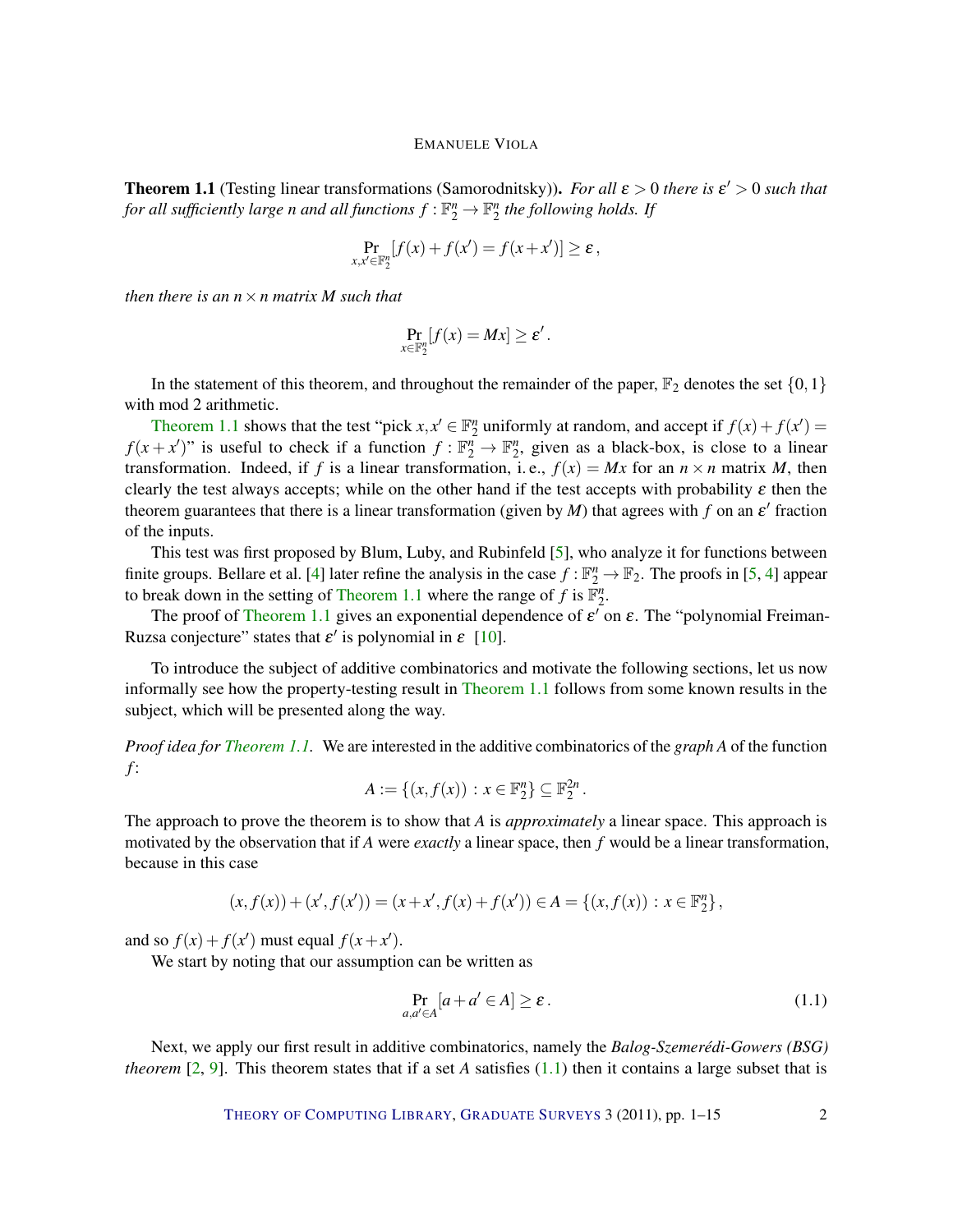<span id="page-2-3"></span>nearly closed under addition. More formally, defining  $2S := \{a + a' : a, a' \in S\}$ , the BSG theorem says that there is a set  $A' \subseteq A$  of large size  $|A'| \approx |A|$  such that

<span id="page-2-0"></span>
$$
|2A'| \approx |A'|.\tag{1.2}
$$

(From Equation [\(1.1\)](#page-1-1) we cannot in general conclude that  $|2A| \approx |A|$ , which motivates considering the subset  $A' \subseteq A$ .)

At this point we apply our second result in additive combinatorics, namely *Ruzsa's theorem* [\[16\]](#page-13-6), which is a finite-field analogue of an older theorem due to Freiman [\[8\]](#page-13-7). This theorem says that if a set *A'* satisfies  $(1.2)$  then it is approximately a linear space. Specifically, denoting by span $(A')$  the vector space spanned by elements of A', Ruzsa's theorem states that

<span id="page-2-1"></span>
$$
|\operatorname{span}(A')| \approx |A'|.\tag{1.3}
$$

In other words, Ruzsa's theorem says that if linear combinations of length 2 (i. e., 2A<sup>'</sup>) do not buy much size, then neither do linear combinations of arbitrary length  $(i.e., span(A'))$ .

Finally, even though  $A'$  may not be a linear space, from  $(1.3)$  one can still draw the conclusion that  $f$ is close to a linear transformation, thus concluding the proof of the theorem.  $\Box$ 

Before discussing how this exposition is organized, we stress that it focuses on additive combinatorics in the additive group of the vector space  $\mathbb{F}_2^n$ . This choice is motivated by the importance of this space to computer science, and by the fact that the proofs of the relevant results in additive combinatorics appear to be cleanest over  $\mathbb{F}_2^n$ . More work is needed to extend these results to more general domains mainly because of the need to take care of the signs (as discussed in [\[20\]](#page-13-0), for example). With that more work, one can extend these results as follows. An analogue of [Theorem](#page-1-0) [1.1](#page-1-0) holds over  $\mathbb{F}_p^n$  for any fixed prime p, see [\[17,](#page-13-2) Theorem 4.1]. The BSG theorem holds over any abelian group, see [\[20,](#page-13-0) Theorem 2.29]. The Freiman-Ruzsa theorem holds over any abelian group with bounded torsion, see [\[20,](#page-13-0) Theorem 5.27].

We also mention that Green and Tao [\[12\]](#page-13-8) have recently given a new direct proof of the combination of the BSG and Ruzsa theorems over  $\mathbb{F}_2^n$  using Fourier analysis. Going back to the proof of [Theorem](#page-1-0) [1.1,](#page-1-0) their result goes directly from  $(1.1)$  to  $(1.3)$ .

Organization. After some preliminaries in [Section](#page-2-2) [2,](#page-2-2) we prove the BSG theorem in [Section](#page-3-0) [3.](#page-3-0) In [Section](#page-5-0) [4](#page-5-0) we prove Ruzsa's theorem. In [Section](#page-7-0) [5](#page-7-0) we conclude the proof of the testability of linear transformations [\(Theorem](#page-1-0) [1.1\)](#page-1-0). Our presentation of the BSG theorem in [Section](#page-3-0) [3](#page-3-0) follows the one by Sudakov, Szemerédi, and Vu  $[18]$  $[18]$ , which relies on a graph-theoretic lemma regarding certain paths in dense graphs. In [Section](#page-9-0) [6](#page-9-0) we also present the proof of the optimality of the path length of this lemma, due to Kostochka and Sudakov [\[14\]](#page-13-10). This section is not needed for the proof of [Theorem](#page-1-0) [1.1;](#page-1-0) we include it to provide a more complete picture of the proof techniques we present. For the same reason, in [Section](#page-11-0) [7](#page-11-0) we present a simpler proof of the testability of linear transformations in the case in which the agreement is large (corresponding to  $\varepsilon \approx 1$ ).

## <span id="page-2-2"></span>2 Preliminaries

In this work we are concerned with subsets of the vector space  $\mathbb{F}_2^n$ , whose operation is the componentwise addition mod 2 denoted by "+." Throughout this survey, A denotes a subset of  $\mathbb{F}_2^n$ .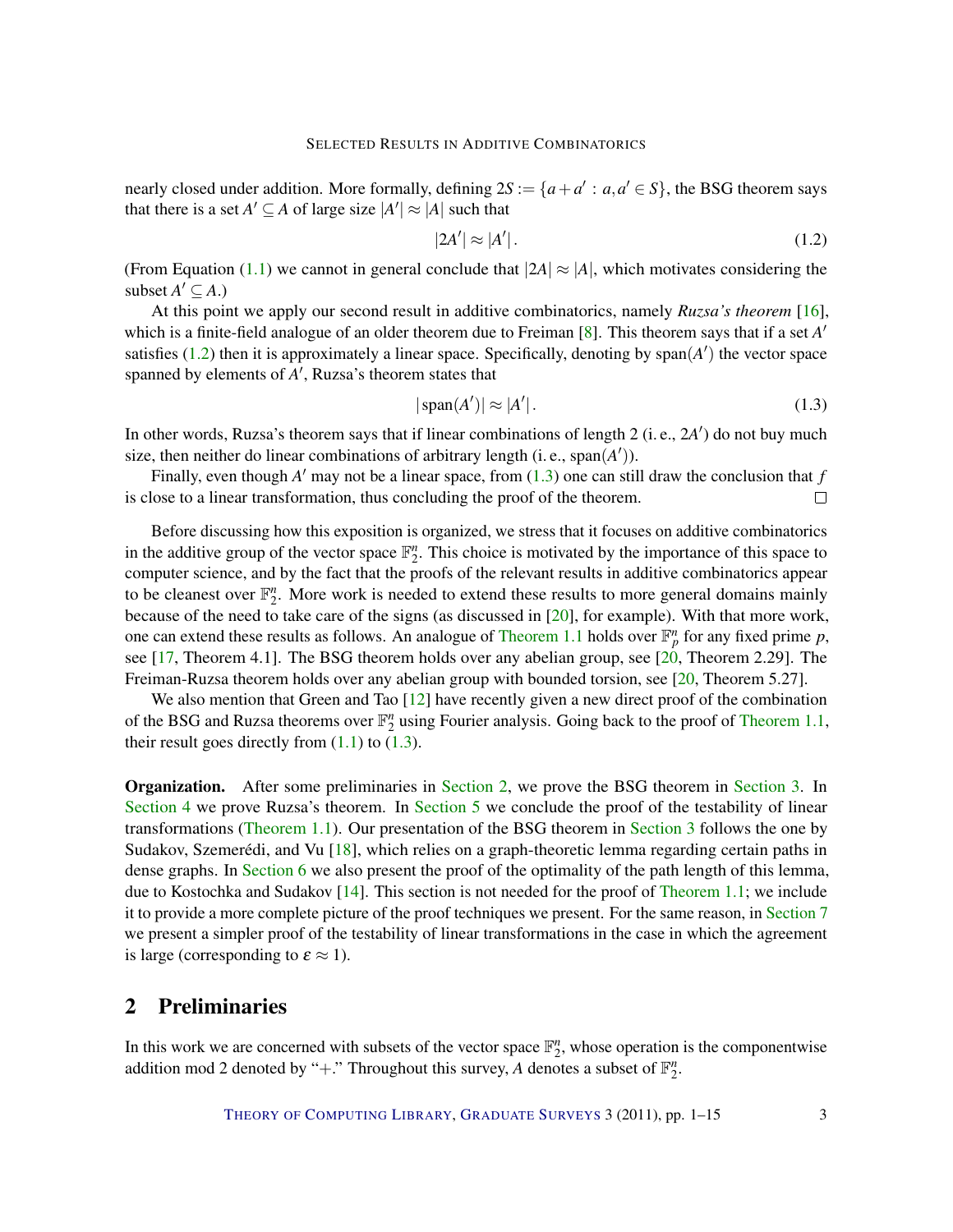<span id="page-3-4"></span>For sets  $A, B \subseteq \mathbb{F}_2^n$ , we denote by  $A + B$  the set  $\{a+b : a \in A, b \in B\}$ . For an integer  $\ell$  we denote by *A* the set  $A + A + \cdots + A$  where the number of summands is  $\ell$ . Finally, we denote by span(*A*) the span of the elements of *A*, i. e.,  $\text{span}(A) = \bigcup_{\ell} \ell A$ .

We use several times the following basic counting argument, whose proof is straightforward.

<span id="page-3-3"></span>**Proposition 2.1.** Let  $f: D \to S$  be a function, for finite sets D and S. If it holds that  $|f^{-1}(s)| \ge t$  for *every*  $s \in S$ *, then*  $|S| \leq |D|/t$ *.* 

Finally, all the graphs in this paper are undirected and have no self-loops.

# <span id="page-3-0"></span>3 The Balog-Szemerédi-Gowers (BSG) theorem

In this section we prove the Balog-Szemerédi-Gowers (BSG) theorem  $[2, 9]$  $[2, 9]$  $[2, 9]$  $[2, 9]$ , which is stated next.

<span id="page-3-1"></span>**Theorem 3.1** (Balog-Szemerédi-Gowers). For all  $\varepsilon > 0$ , for all sufficiently large *n* and all sets  $A \subseteq \mathbb{F}_2^n$ , *the following holds.* If  $Pr_{a,a'\in A}[a+a'\in A]\geq \varepsilon$  *then there is*  $A'\subseteq A$ *, with*  $|A'|\geq (\varepsilon/3)\cdot|A|$ *, such that*  $|2A'| \leq (6/\varepsilon)^8 \cdot |A|.$ 

One way to think of the BSG theorem is the following. For a subset *E* of the cartesian product  $A \times A$ , let us denote its set of sums by  $\Sigma E := \{a + b : (a, b) \in E\}$ . Then the BSG theorem says that from a dense  $E \subseteq A \times A$  such that  $\sum E$  is a subset of *A* and hence is small compared to  $|E|$ , we can obtain a dense  $A' \subseteq A$  such that  $|\sum (A' \times A')| = |2A'|$  is small compared to  $|A'|^2$ .

The proof that we present of the above [Theorem](#page-3-1) [3.1](#page-3-1) follows one due to Sudakov, Szemerédi, and Vu [\[18\]](#page-13-9). It makes use of the following graph-theoretical statement, which does not use any property of addition and only relies on the density of the graph. The use of the language of graph theory to prove results in additive combinatorics has been found fruitful, and it goes back at least to Szemerédi's theorem on arithmetic progressions [\[19\]](#page-13-11).

<span id="page-3-2"></span>**Lemma 3.2** (Sudakov-Szemerédi-Vu). Let  $G = (A, E)$  be a graph with  $|A| = N$  nodes,  $|E| = \varepsilon \cdot N^2$  edges. *Then there is a set*  $A' \subseteq A$ ,  $|A'| \ge \varepsilon \cdot N$  *such that for every*  $a,b \in A'$  *there are at least*  $(\varepsilon/2)^8 \cdot N^3$  *paths of length* 4 *in G from a to b.*

*Proof of [Theorem](#page-3-1)* [3.1,](#page-3-1) *assuming [Lemma](#page-3-2)* [3.2.](#page-3-2) Consider the graph  $G = (A, E)$  on |A| nodes where two distinct nodes are adjacent if and only if their sum is in *A*, i.e.,  $E := \{ \{a, b\} : a + b \in A, a \neq b \}$ . By assumption,  $|E| \ge (\varepsilon/3) \cdot |A|^2$ . (For large values of *n*, the factor 1/3 generously accounts for the translation between the hypothesis, which talks about pairs, and [Lemma](#page-3-2) [3.2,](#page-3-2) which talks about edges.) Now let *A'* be the subset of *A* given by [Lemma](#page-3-2) [3.2,](#page-3-2) and consider any two  $a, b \in A'$ . By Lemma 3.2, there are  $\varepsilon' \cdot |A|^3$  paths  $(a, c_1, c_2, c_3, b)$  with edges in *E*, where  $\varepsilon' = (\varepsilon/6)^8$ . By the definition of *E*, the sum of two consecutive nodes in any path lies in *A*. Thus, considering the function  $f(x_1, x_2, x_3, x_4) := x_1 + x_2 + x_3 + x_4$ , we have that, for every  $a, b \in A'$ ,

$$
f(a+c_1, c_1+c_2, c_2+c_3, c_3+b) = (a+c_1)+(c_1+c_2)+(c_2+c_3)+(c_3+b) = a+b,
$$

for at least  $\varepsilon' \cdot |A|^3$  inputs

$$
(x_1, x_2, x_3, x_4) := (a + c_1, c_1 + c_2, c_2 + c_3, c_3 + b) \in A^4.
$$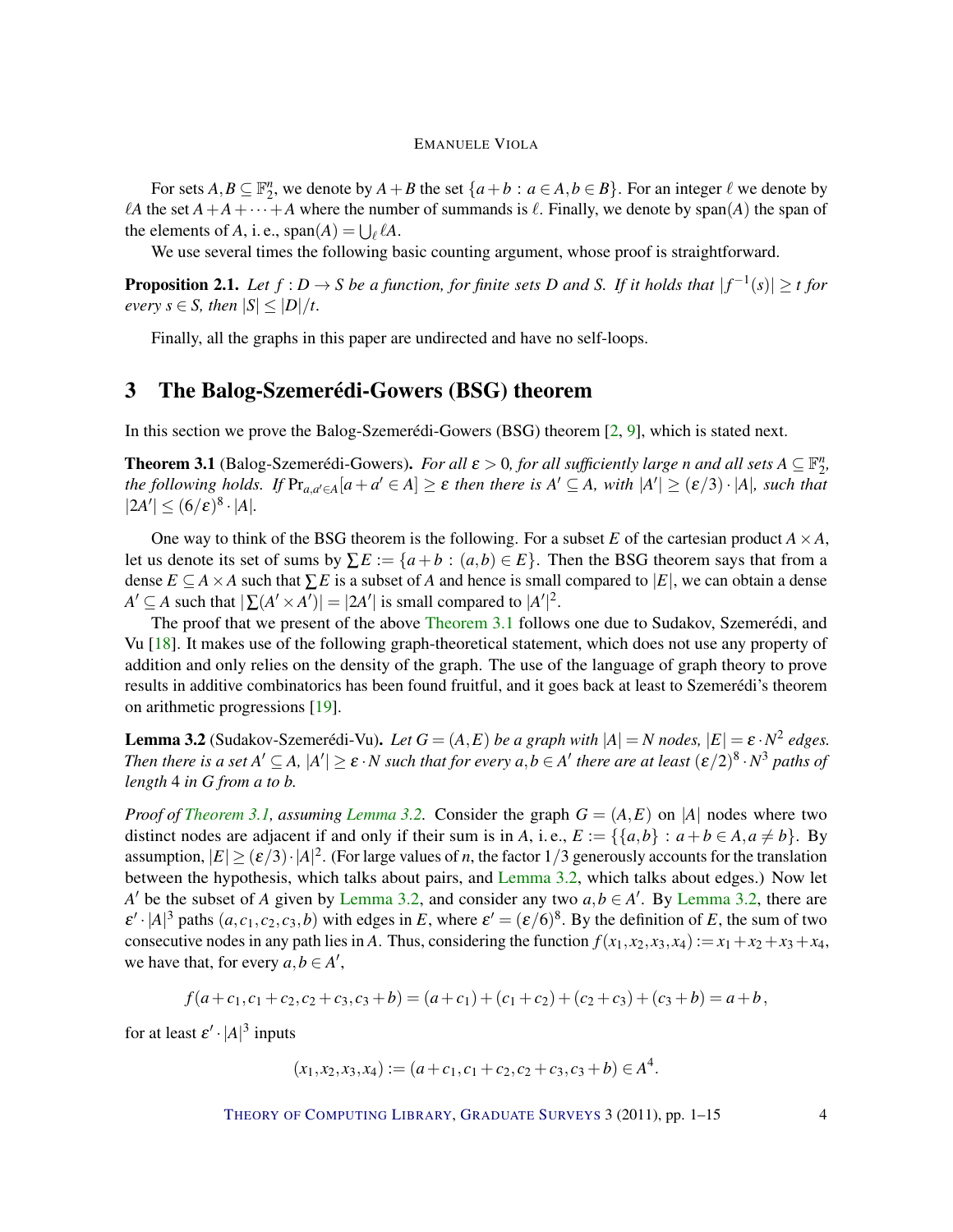Note that distinct triples  $(c_1, c_2, c_3)$  give rise to distinct inputs  $(x_1, x_2, x_3, x_4)$ , which follows from the fact that  $a$  and  $b$  are fixed. In other words, we have shown that each element of  $2A'$  can be represented in at least  $\varepsilon' |A|^3$  different ways as a sum of 4 elements of *A*. Via [Proposition](#page-3-3) [2.1](#page-3-3) this leads to the following upper bound on  $|2A'|$ :

$$
|2A'| \le |A|^4/(\varepsilon' \cdot |A|^3),
$$

concluding the proof.

*Proof of [Lemma](#page-3-2)* [3.2.](#page-3-2) The idea is to exhibit a set  $A' \subseteq A$  such that every  $a \in A'$  shares  $\Omega(N)$  neighbors with most nodes in A'. (We may think of "most" as a 0.9 fraction.) From this we infer that, for every two nodes  $a, b \in A'$ , most nodes  $c_2$  in  $A'$  share  $\Omega(N)$  neighbors  $c_1$  with *a* and also share  $\Omega(N)$  neighbors  $c_3$ with *b*, which implies the result. We now give the details.

For a node  $v \in G$  let us denote by  $N(v) \subseteq A$  the neighborhood of *v*. The set *A'* will be a subset of  $N(v')$  for some v' given by a probabilistic argument. For this argument, let us call a pair  $\{u, w\}$  of distinct vertices *bad* if  $|N(u) \cap N(w)| \le \varepsilon^3 \cdot N$ . Let, moreover,  $v \in G$  be a uniformly distributed random node of *G*. We are interested in the number of bad pairs inside  $N(v)$ . Let  $B_{\{u,v\}}$  be the 0/1 indicator variable that is 1 when  $u, v \in N(v)$  and  $\{u, w\}$  is bad. For every bad pair  $\{u, w\}$  (not necessarily in  $N(v)$ ) it holds that  $\{u, w\} \subset N(v)$  if and only if *v* is a common neighbor of *u* and *w*, which by the definition of "bad" happens with probability at most  $\varepsilon^3$ . Consequently, by the linearity of expectation, we have

<span id="page-4-0"></span>
$$
E_{\nu \in A}[\text{number of bad pairs in } N(\nu)] \le \varepsilon^3 \cdot {N \choose 2} \le \varepsilon^3 \cdot N^2/2. \tag{3.1}
$$

Let us now denote by  $S(v)$  the set of nodes  $u \in N(v)$  that form a bad pair with at least  $\varepsilon^2 \cdot N$  other nodes  $w \in N(v)$ . Since there are always at least  $|S(v)| \cdot \varepsilon^2 \cdot N/2$  bad pairs in  $N(v)$ , where the factor 1/2 comes from the fact that each bad  $\{u, w\}$  is counted once for *u* and once for *w*, Equation [\(3.1\)](#page-4-0) implies that

$$
E_{\nu \in A} [|S(\nu)|] \le (\varepsilon^3 \cdot N^2/2) / (\varepsilon^2 \cdot N/2) = \varepsilon \cdot N. \tag{3.2}
$$

Therefore, using the fact that  $E[|N(v)|] = 2 \cdot \varepsilon \cdot N$  because the graph has  $\varepsilon \cdot N^2$  edges, we have

$$
E_{v\in A}[|N(v)\setminus S(v)|] = E[|N(v)|] - E[|S(v)|] \geq 2 \cdot \varepsilon \cdot N - \varepsilon \cdot N = \varepsilon \cdot N.
$$

We now fix a  $v' = v$  that maximizes the quantity  $|N(v) \setminus S(v)|$  and let  $A' := N(v') \setminus S(v')$  be the corresponding set; therefore  $|A'| \ge \varepsilon \cdot N$ .

To see that *A'* satisfies the conclusion of the lemma, consider any  $a, b \in A'$ . Since we removed the nodes in  $S(v')$ , i. e., those that form a bad set with at least  $\varepsilon^2 \cdot N$  other nodes  $w \in N(v')$ , both *a* and *b* form a good pair with all but at most  $\varepsilon^2 \cdot N$  nodes of A'. So there are at least

$$
|A'|-2 \cdot \varepsilon^2 \cdot N \ge \varepsilon \cdot N - 2 \cdot \varepsilon^2 \cdot N \ge \varepsilon^2 \cdot N
$$

nodes  $c_2 \in A'$  that form a good set with both *a* and *b*, where the last inequality holds if we assume that  $\varepsilon \leq 1/3$ . (To optimize exponents, one can replace the last inequality with  $\varepsilon - 2\varepsilon^2 \geq \varepsilon/3$ .) For every such  $c_2$  we have, by the definition of "good,"  $\varepsilon^3 \cdot N$  choices for  $c_1$  and  $\varepsilon^3 \cdot N$  choices for  $c_3$  such that  $(a, c_1, c_2, c_3, b)$  is a path in *G*. In total, we have at least  $(\varepsilon^3 \cdot N)(\varepsilon^2 \cdot N)(\varepsilon^3 \cdot N) = \varepsilon^8 \cdot N^3$  such paths in *G*. This proves the theorem under the the assumption that  $\varepsilon \leq 1/3$ . If  $\varepsilon > 1/3$ , the same proofs works when  $\varepsilon$  is replaced with  $\varepsilon/2$ , which is at most 1/3 because any graph trivially has at most  $N^2/2 \ge \varepsilon \cdot N^2$ edges.  $\Box$ 

 $\Box$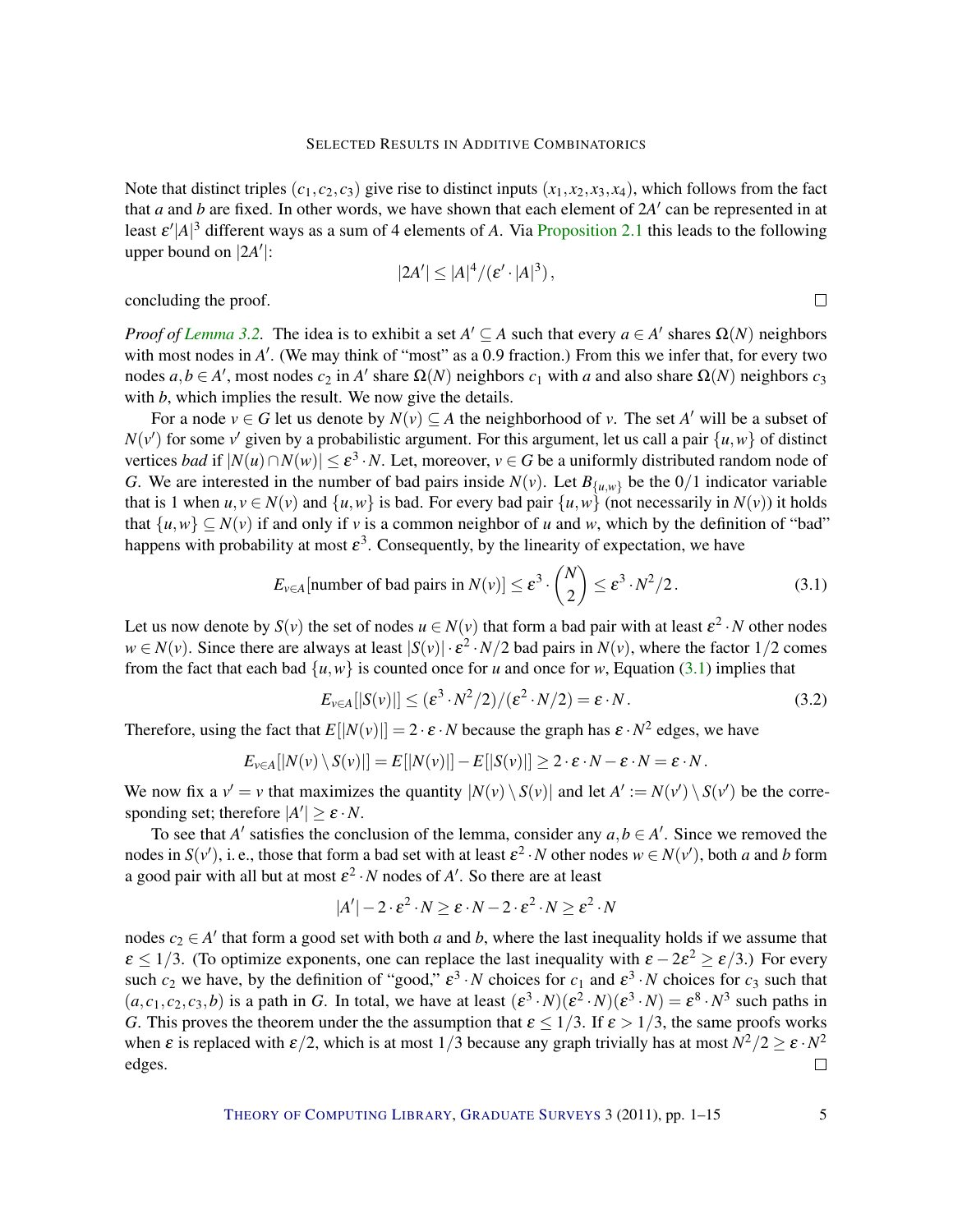# <span id="page-5-4"></span><span id="page-5-0"></span>4 Ruzsa's theorem

In this section we prove Ruzsa's theorem [\[16\]](#page-13-6), which states that the span of *A* does not expand too much if 2*A* does not.

<span id="page-5-1"></span>**Theorem 4.1** (Ruzsa). For all *c* there is *c'* such that for all *n* and all sets  $A \subseteq \mathbb{F}_2^n$  the following holds. If  $|2A| \leq c \cdot |A|$  *then*  $|\text{span}(A)| \leq c' \cdot |A|$ *.* 

The core of the proof of [Theorem](#page-5-1) [4.1](#page-5-1) is the following lemma, which states that 4*A* does not expand too much if 2*A* does not.

<span id="page-5-2"></span>**Lemma 4.2.** For all n and all sets  $A \subseteq \mathbb{F}_2^n$  we have  $|4A| \leq 16 \cdot (|2A|/|A|)^4 \cdot |2A|$ .

*Proof of [Theorem](#page-5-1) [4.1](#page-5-1) assuming [Lemma](#page-5-2) [4.2.](#page-5-2)* We start with the following *covering claim* showing that we can cover all of 4*A* by few translates of *A*: There is a set  $X \subseteq 3A$  whose size depends only on *c* such that for every  $b \in 3A$  we have

<span id="page-5-3"></span>
$$
|(X+A)\cap (b+A)| \ge 1.
$$
 (4.1)

To prove the covering claim, initialize X to the empty set, and as long as there is some  $b \in 3A$  violating [\(4.1\)](#page-5-3), add *b* to *X*. The resulting *X* satisfies the intersection requirement by construction. To verify the bound on the size of *X*, note that at each iteration the set  $X + A$  grows in size by  $|A|$ , but  $X + A \subseteq 4A$ always holds, and so at the end of the process  $|X|$  is at most  $|4A|/|A|$ . By [Lemma](#page-5-2) [4.2,](#page-5-2) together with our assumption that  $|2A| \leq c \cdot |A|$ , it follows that this quantity depends only on *c*.

Now we show by induction that, for every  $\ell \geq 3$ ,  $\ell A \subseteq (\ell - 2)X + 2A$ . This will conclude the proof, as the size of *X* depends only on *c*. Specifically we obtain that span(*A*)  $\subseteq$  span(*X*) + 2*A*, and so  $|\operatorname{span}(A)| \leq |\operatorname{span}(X)| \cdot |2A| \leq 2^{|X|} \cdot c \cdot |A|.$ 

For the base case  $\ell = 3$  of the induction, take any  $b \in 3A$ . By [\(4.1\)](#page-5-3),  $X + A$  intersects  $b + A$ , which means  $x + a = b + a'$  for some  $x \in X$  and  $a, a' \in A$ , and so  $b = x + a + a' \in X + 2A$ .

For the inductive step, write

$$
\ell A = (\ell - 1)A + A \subseteq (\ell - 3)X + 2A + A \subseteq (\ell - 2)X + 2A,
$$

where we apply the inductive hypothesis and then the base case.

*Proof of [Lemma](#page-5-2) [4.2.](#page-5-2)* We start with the following *covering claim*, whose statement and proof are very similar to those of the covering claim in the proof of [Theorem](#page-5-1) [4.1](#page-5-1) above. (We omit the proof.) For any *A* ⊆  $\mathbb{F}_2^n$  there is a set *X* ⊆ *A* of size  $|X|$  ≤ 2 ·  $|2A|/|A|$  such that for every *b* ∈ *A* we have

$$
|(X+A)\cap (b+A)|\geq |A|/2.
$$

As a consequence of the covering claim, we have that for every  $b \in A$  there are at least  $|A|/2$  triples  $(a_0, a_1, x) \in A \times A \times X$  such that  $b = x + a_0 + a_1$ . This is because each element  $y \in (X + A) \cap (b + A)$  gives rise to, say, one such triple with  $a_1 := b + y$ . (This last requirement makes all the triples distinct.) Now we use this implication to prove the lemma. The idea is to represent each element *w* of 4*A* in at least  $(|A|/2)^2$ distinct ways as a sum of a quintuple  $(c, c', c'', x, x')$  with  $c, c', c'' \in 2A$  and  $x, x' \in X$ ; then an application of [Proposition](#page-3-3) [2.1](#page-3-3) completes the proof. More specifically, write  $w \in 4A$  as  $w = z + z'$  for  $z, z' \in 2A$ . We

 $\Box$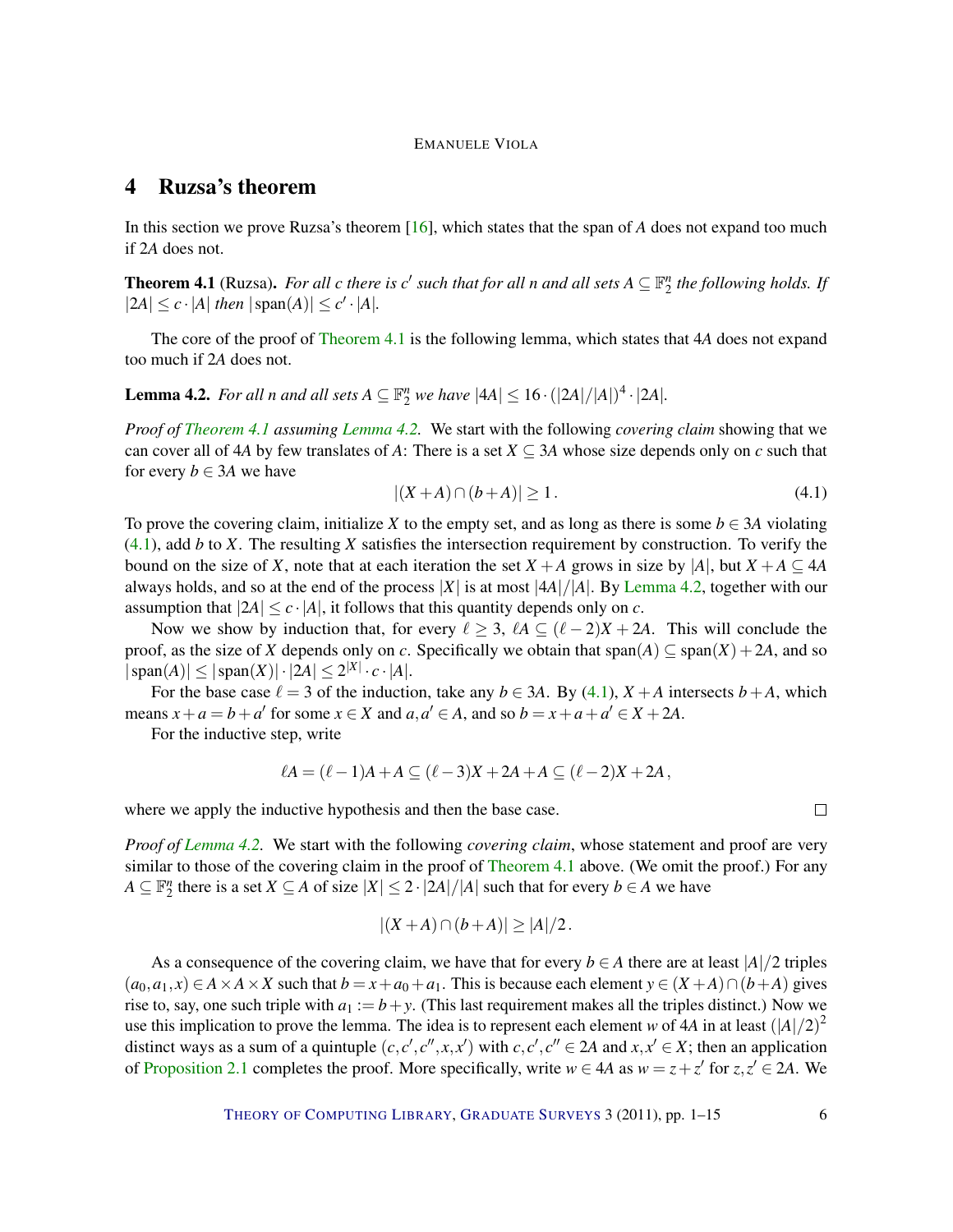<span id="page-6-0"></span>first represent each of  $z$  and  $z'$  separately in many ways as a sum of a triple, then we represent the pair  $(z, z')$  in many ways as a sum of a sextuple, and finally we map the sextuples in a one-to-one fashion into quintuples that represent the sum  $z + z' = w$  in many ways. We now give the details.

Fix an arbitrary  $w \in 4A$ , and fix some  $z, z' \in 2A$  for which  $w = z + z'$ . Further write  $z = b_0 + b_1$ , for  $b_0, b_1 \in A$ . By the above, there are at least  $|A|/2$  triples  $(a_0, a_1, x) \in A \times A \times X$  such that  $z = b_0 + a_0 + a_1 + x$ . Since  $b_0 + a_0 \in 2A$ , there are at least  $|A|/2$  triples  $(c, a_1, x) \in (2A) \times A \times X$  such that  $z = c + a_1 + x$ . By repeating the argument for  $z' = b'_0 + b'_1$ , we obtain that there are at least  $(|A|/2)^2$  sextuples

$$
(c, c', a_1, a'_1, x, x') \in (2A) \times (2A) \times A \times A \times X \times X
$$

such that

$$
z = c + a_1 + x,
$$
  
\n
$$
z' = c' + a'_1 + x'.
$$

Note that, in any solution to the above system,  $a_1$  and  $a'_1$  are uniquely determined once  $c, x, c', x'$  are chosen (as  $z$  and  $z'$  are fixed). So, two different solutions cannot differ only in the two coordinates ranging in *A*. In particular, the map that takes a solution

$$
(c, c', a_1, a'_1, x, x') \in (2A) \times (2A) \times A \times A \times X \times X
$$

to the quintuple

$$
(c, c', a_1 + a'_1, x, x') \in (2A) \times (2A) \times (2A) \times X \times X
$$

is one-to-one. Moreover, such a quintuple sums up to  $z + z' = w$ .

Therefore, similar to the proof of [Theorem](#page-3-1) [3.1,](#page-3-1) we have a function

$$
f(x_1,x_2,x_3,x_4,x_5) := x_1 + x_2 + x_3 + x_4 + x_5
$$

such that, for every element  $w \in 4A$ , there are at least  $(|A|/2)^2$  distinct inputs *y* such that  $f(y) = w$ . By [Proposition](#page-3-3) [2.1,](#page-3-3) we have

$$
|4A| \le |2A|^3 \cdot |X|^2 \cdot 4/|A|^2 \le 16 \cdot (|2A|/|A|)^4 \cdot |2A|,
$$

where we are using the fact, established at the beginning of this proof, that  $|X| \leq 2 \cdot |2A|/|A|$ .  $\Box$ 

Remark 4.3 (On the loss in parameters). We remark that one can eliminate the factor 16 in [Lemma](#page-5-2) [4.2](#page-5-2) by applying the lemma as stated to the set  $A \times A \times \cdots \times A$ . (See [\[20,](#page-13-0) Corollary 2.18], for example.) Turning back to the main result of this section, [Theorem](#page-5-1) [4.1,](#page-5-1) we note that the current best upper bound on  $c'$  is obtained by Green and Tao [\[11\]](#page-13-12) who prove  $c' \leq 2^{2c}$  modulo lower order factors. Taking *A* to be a set of 2*c* independent vectors one notes that  $c' \leq 2^{2c}$  is the best possible, and in particular that  $c'$  in general must be exponential in *c*.

However, if one is willing to settle for the span of a large subset *A'* of *A*, rather than all of *A*, in the same spirit as the BSG theorem, then it is conjectured  $[10]$  that  $c'$  can be made polynomial in  $c$ . This would imply a polynomial dependence of  $\varepsilon'$  on  $\varepsilon$  in [Theorem](#page-1-0) [1.1.](#page-1-0)

THEORY OF C[OMPUTING](http://dx.doi.org/10.4086/toc) LIBRARY, G[RADUATE](http://dx.doi.org/10.4086/toc.gs) SURVEYS 3 (2011), pp. 1-15 7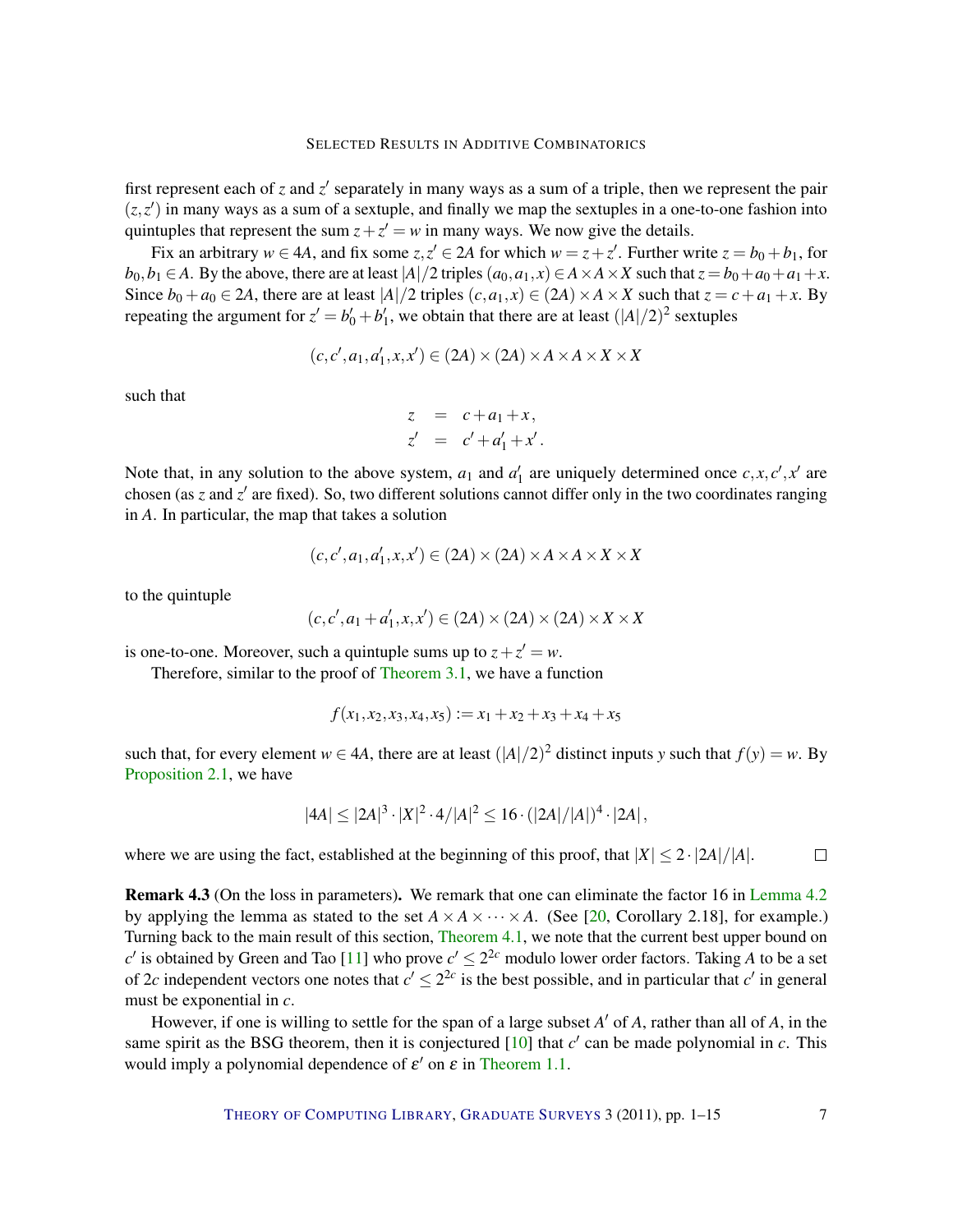# <span id="page-7-0"></span>5 Obtaining a linear transformation

In this section we conclude the proof of the property testing result in [Theorem](#page-1-0) [1.1.](#page-1-0) The last component of the proof is the following linear-algebraic fact that states that if the span of (a large subset of)  $\{(x, f(x)) : x \in \mathbb{F}_2^n\}$  does not grow much, then *f* is approximately a linear transformation.

<span id="page-7-1"></span>**Lemma 5.1.** For all  $\varepsilon > 0$ , for all sufficiently large *n*, all functions  $f : \mathbb{F}_2^n \to \mathbb{F}_2^n$ , and all sets  $A \subseteq$  $\{(x, f(x)) : x \in \mathbb{F}_2^n\} \subseteq \mathbb{F}_2^{2n}$ , the following holds. If

$$
\varepsilon \cdot 2^n \le |A| \le |\operatorname{span}(A)| \le 2^n/\varepsilon,
$$

*then there is an n*×*n matrix M such that*

$$
\Pr_{x\in\mathbb{F}_2^n}[f(x)=Mx]\geq \varepsilon^3/3.
$$

*Proof.* We start by finding an affine transformation  $Tx + u$  with the required property, then we observe how this implies the existence of a linear transformation. Let  $v_1, v_2, \ldots, v_a$  be a basis of span(*A*). By definition, every vector  $(x, f(x)) \in A$  is a linear combination of the  $v_i$ , i.e., for every  $(x, f(x)) \in A$  there exists  $w \in \mathbb{F}_2^a$  such that, in matrix form,



Let us now add to our collection new vectors  $v_{a+1}, v_{a+2}, \ldots, v_k$  so that the projection onto the first *n* coordinates of span({*v*<sub>1</sub>,...,*v*<sub>*k*</sub>}) is all of  $\mathbb{F}_2^n$ . In order to bound *k*, note that since  $A \subseteq \{(x, f(x)) : x \in \mathbb{F}_2^n\}$ , the projection of *A* on the first *n* coordinates has size  $\geq \varepsilon \cdot 2^n$ . Iteratively adding vectors that double this projection, we see that we can choose  $k - a \leq \log(1/\varepsilon)$ . Also note that  $a \leq n + \log(1/\varepsilon)$  by assumption, hence  $k \leq n + 2\log(1/\varepsilon)$ . Let  $V_k$  be the resulting matrix of the vectors  $v_1, \ldots, v_k$ . By performing Gaussian elimination on the columns, we can find an invertible transformation that brings  $V_k$  into the following canonical form:

| I | $\boldsymbol{0}$ |  |
|---|------------------|--|
| T | $\cal U$         |  |

where *I* is the  $n \times n$  identity matrix, *T* is also  $n \times n$ , and *U* is  $n \times (k - n)$ . This is possible because the projection of the vectors  $v_1, \ldots, v_k$  onto the first *n* coordinates spans  $\mathbb{F}_2^n$ . In other words, there is an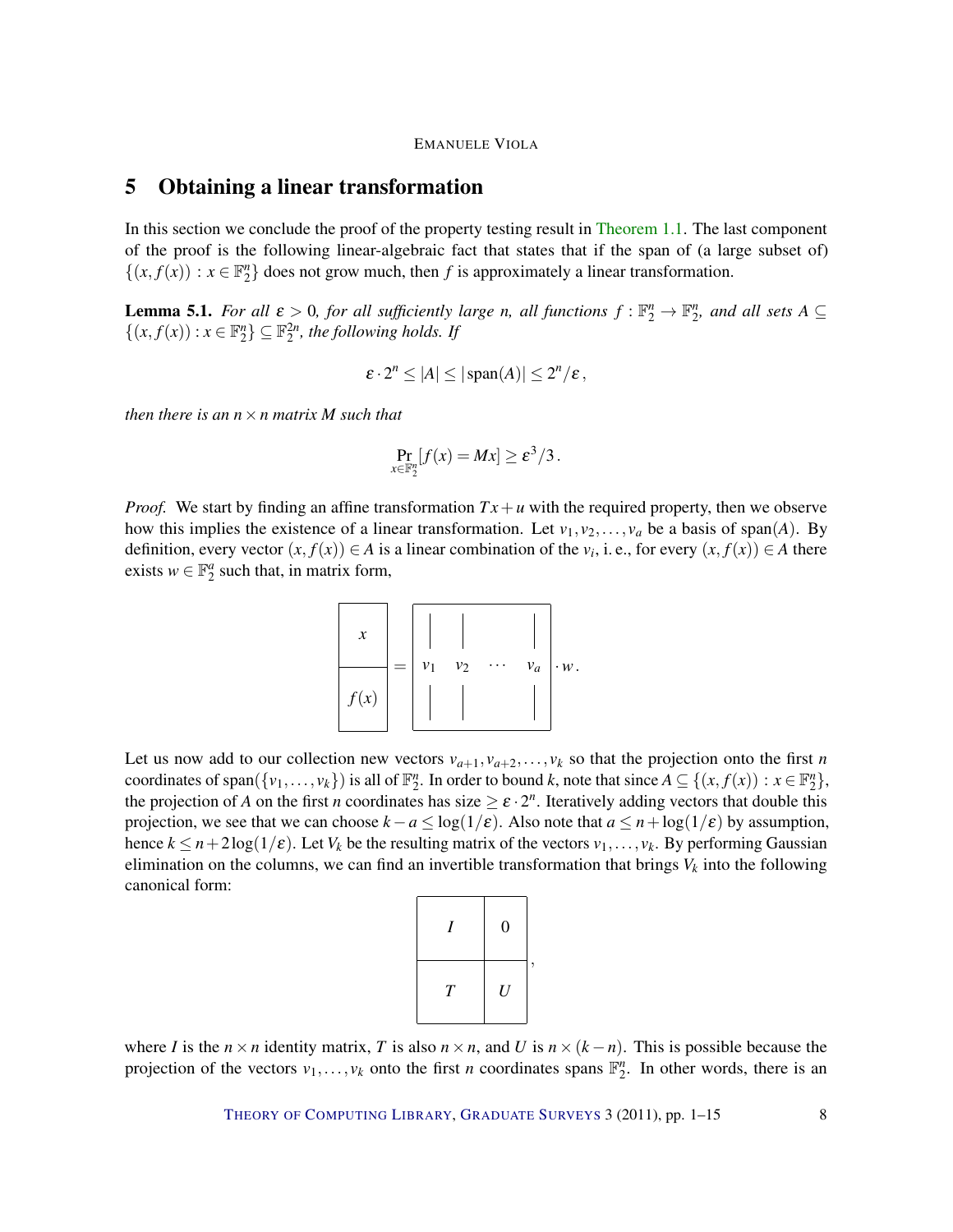<span id="page-8-1"></span>invertible  $k \times k$  matrix *L* such that  $V_k \cdot L$  is in the canonical form. Since *L* is invertible, we still have the property that for every vector  $(x, f(x)) \in A$  there exists  $w \in \mathbb{F}_2^k$  such that



This means that the first *n* coordinates of *w* must equal *x*. Consequently, for every  $(x, f(x)) \in A$  it holds  $f(x) = Tx + Uz$ , for some *z* of length  $k - n \le 2\log(1/\varepsilon)$ . Therefore, by an averaging argument, there exists a fixed  $u = Uz$  so that

$$
\Pr_{x\in\mathbb{F}_2^n}[f(x) = Tx + u] \ge \varepsilon \cdot 2^{-(k-n)} \ge \varepsilon^3,
$$

where we also use the fact that the projection of *A* on the first *n* coordinates has size  $\geq \varepsilon \cdot 2^n$ .

This gives us an affine transformation, and in what follows we show how one can get a linear transformation, i. e., get rid of the '*u*' above, with only a slight loss in probability. We claim that

<span id="page-8-0"></span>
$$
(\exists i \le n) \left[ \Pr_{x \in \mathbb{F}_2^n} [f(x) = Tx + u \, | \, x_i = 1] \ge 0.99 \cdot \varepsilon^3 \right]. \tag{5.1}
$$

,

Such a claim lets us construct a linear transformation *M* by summing *u* to the *i*-th column of *T* (in other words,  $Mx = Tx + x_i \cdot u$ , concluding the proof of the lemma. The different factor in the conclusion of the lemma generously accounts for the probability that  $x_i = 1$ .

It remains to prove [\(5.1\)](#page-8-0). For this, let *X* be the uniform distribution over  $\mathbb{F}_2^n$  and let *Y* be the distribution on  $\mathbb{F}_2^n$  that is obtained by selecting a random index  $i \leq n$ , setting to 1 the *i*-th bit, and choosing the other bits uniformly at random. We would like to argue that there is not much difference in working with *X* or *Y*. This is useful because if we work with *Y* we easily obtain [\(5.1\)](#page-8-0) by an appropriate choice of the index *i* in the definition of *Y*. To formalize this, consider the statistical distance between *X* and *Y*, i. e., the maximum over all sets *S* of  $|Pr[X \in S] - Pr[Y \in S]|$ . (While we are interested in  $S := \{x : f(x) = Tx + u\}$ , the following applies to any *S*.)

Note that this distance is maximized by the set  $\bar{S}$  of strings of weight at most  $n/2$ , which is the set of strings having larger probability according to *X* than *Y*. Also, by Stirling's approximation [\[6,](#page-12-3) Lemma 17.5.1], both Pr[ $X \in \overline{S}$ ] and Pr[ $Y \in \overline{S}$ ] are  $1/2 + \Theta(1/\sqrt{n})$ . Therefore for large *n* their distance is at most  $0.01 \cdot \varepsilon^3$ , and in particular

$$
\Pr_{x \in Y} [f(x) = Tx + u] \ge 0.99 \cdot \varepsilon^3
$$

which proves  $(5.1)$ .

We can now paste everything together for a quick conclusion of the proof of [Theorem](#page-1-0) [1.1](#page-1-0) about testability of linear transformations.

*Proof of [Theorem](#page-1-0) 1.1*. The proof amounts to defining  $A := \{(x, f(x)) : x \in \mathbb{F}_2^n\} \subseteq \mathbb{F}_2^{2n}$  and composing Theorems [3.1](#page-3-1) and [4.1,](#page-5-1) and [Lemma](#page-7-1) [5.1.](#page-7-1)  $\Box$ 

THEORY OF C[OMPUTING](http://dx.doi.org/10.4086/toc) LIBRARY, G[RADUATE](http://dx.doi.org/10.4086/toc.gs) SURVEYS 3 (2011), pp. 1–15 9

 $\Box$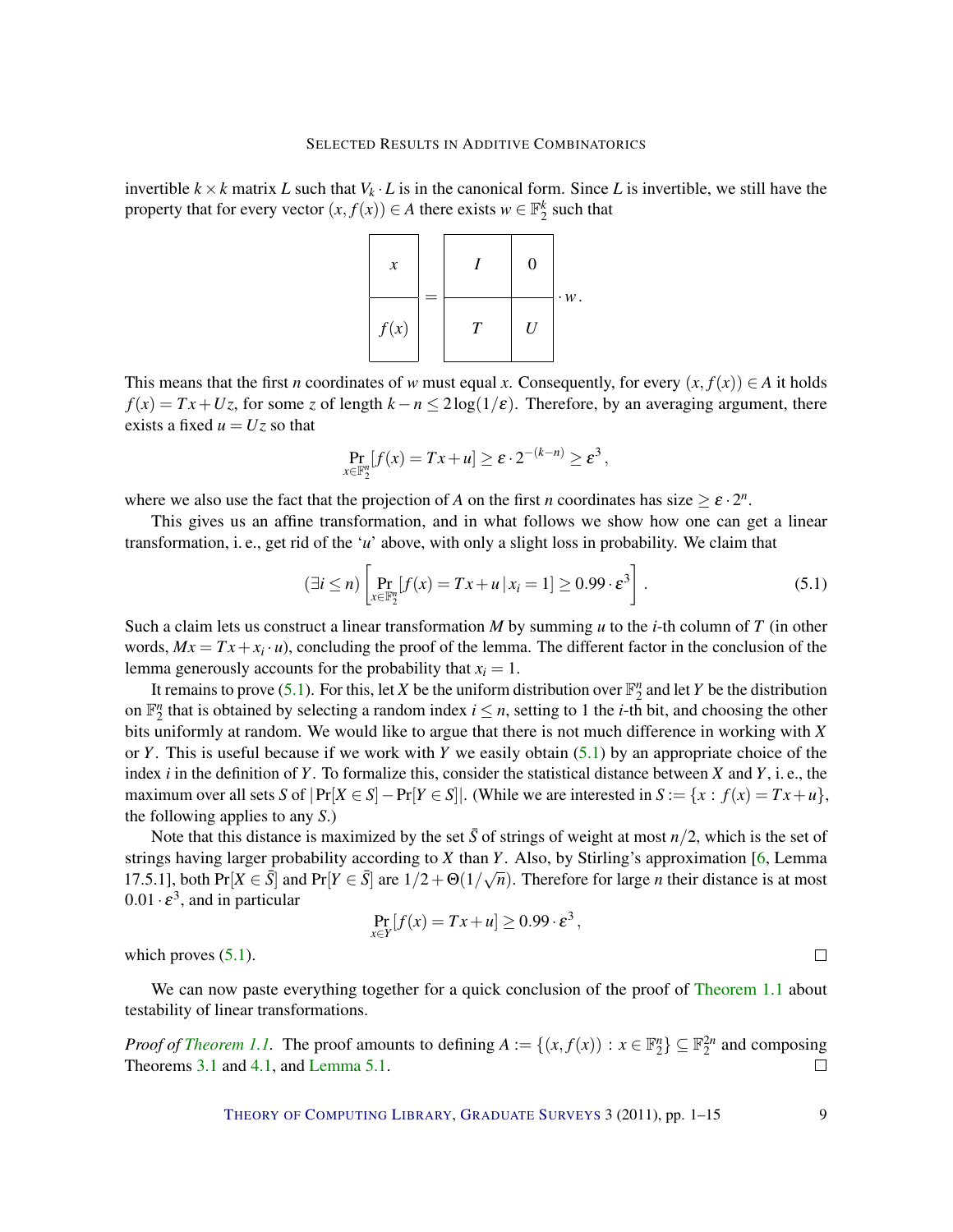# <span id="page-9-4"></span><span id="page-9-0"></span>6 Optimality of the path length in [Lemma](#page-3-2) [3.2](#page-3-2)

In this section we discuss the optimality of the path length in the graph-theoretic [Lemma](#page-3-2) [3.2](#page-3-2) that is the core of the proof of the BSG theorem. Recall that the lemma establishes that every dense graph contains a large subset of nodes such that every two nodes in the subset are connected by many paths of length 4. It is natural to ask if the path length can be reduced from 4, and one can quickly see that it cannot be set to 3: the graph could be bipartite, for instance, and any set of at least 3 nodes would have two nodes on the same side which cannot be connected by any path of odd length 3. We now state and prove a result by Kostochka and Sudakov [\[14\]](#page-13-10) that also rules out path length 2. Thus, path length 4 is optimal in [Lemma](#page-3-2) [3.2.](#page-3-2)

<span id="page-9-1"></span>**Theorem 6.1** (Kostochka-Sudakov). *For all*  $\varepsilon > 0$  *there exist arbitrarily large values of N such that there is a graph on N vertices with N* <sup>2</sup>/4 *edges such that in every set of* ε ·*N nodes there are two nodes with less than*  $ε \cdot N$  *common neighbors.* 

In fact, this is true for all sufficiently large values of *N* but we only prove it for certain powers of 2.

## 6.1 Proof of [Theorem](#page-9-1) [6.1](#page-9-1)

Let *n* be a sufficiently large even integer, and let  $N := 2<sup>n</sup>$ . Identify the set of *N* nodes with the binary strings of length *n*. Let  $\Delta(u, v)$  denote the Hamming distance between nodes *u* and *v*, i.e., the number of positions *i* such that  $u_i \neq v_i$ , and connect two nodes  $u \neq v$  if and only if  $\Delta(u, v) \leq n/2$ . Each node has at least *N*/2 neighbors, and thus the graph has at least  $N(N/2)/2 = N^2/4$  edges. We now show that it also has the desired property. The main idea is that any set of  $\varepsilon \cdot N$  nodes must contain two nodes at Hamming distance at least  $n - O(\sqrt{n})$ , but two such nodes have less than  $\varepsilon \cdot N$  common neighbors.

We now present the formal proof, starting with the next claim that gives us two distant nodes.

<span id="page-9-2"></span>Claim 6.2. *Let S be any set of* ε ·*N nodes. Then S contains two nodes at Hamming distance at least* √  $n - c \cdot \sqrt{n}$ , where *c* is a constant that only depends on  $\varepsilon$ .

Let us give some details on how the claim is proved. (For a somewhat different argument, see [\[22\]](#page-13-3).) The proof will use the following lemma from a set of notes by Barvinok. The history of this lemma goes back to Harper [\[13\]](#page-13-13), and similar lemmas can be found elsewhere, see for example [\[15,](#page-13-14) Theorem 14.2.3]. The following formulation is particularly useful to us because it is not limited to sets of measure 1/2.

<span id="page-9-3"></span>**Lemma 6.3** (Corollary 4.4 in [\[3\]](#page-12-4)). Let  $S \subseteq \mathbb{F}_2^n$  be a non-empty set. Then, for any  $b > 0$ , we have

$$
\frac{|\{x \in \mathbb{F}_2^n : \forall y \in S \ \Delta(x, y) \ge b\sqrt{n}\}|}{2^n} \le \frac{2^n}{|S|} e^{-b^2}.
$$

*Proof sketch of [Claim](#page-9-2) [6.2.](#page-9-2)* First, note that if  $\varepsilon > 1/2$  then the claim is easily proved with maximal Hamming distance *n*, that is, we can find two nodes *u* and *v* such that  $\Delta(u, v) = n$ . This is because we can pair off each node with its complement at distance *n*, and a set *S* of size  $|S| \ge \varepsilon \cdot N > N/2$  must take both nodes from some pair.

THEORY OF C[OMPUTING](http://dx.doi.org/10.4086/toc) LIBRARY, G[RADUATE](http://dx.doi.org/10.4086/toc.gs) SURVEYS 3 (2011), pp. 1–15 10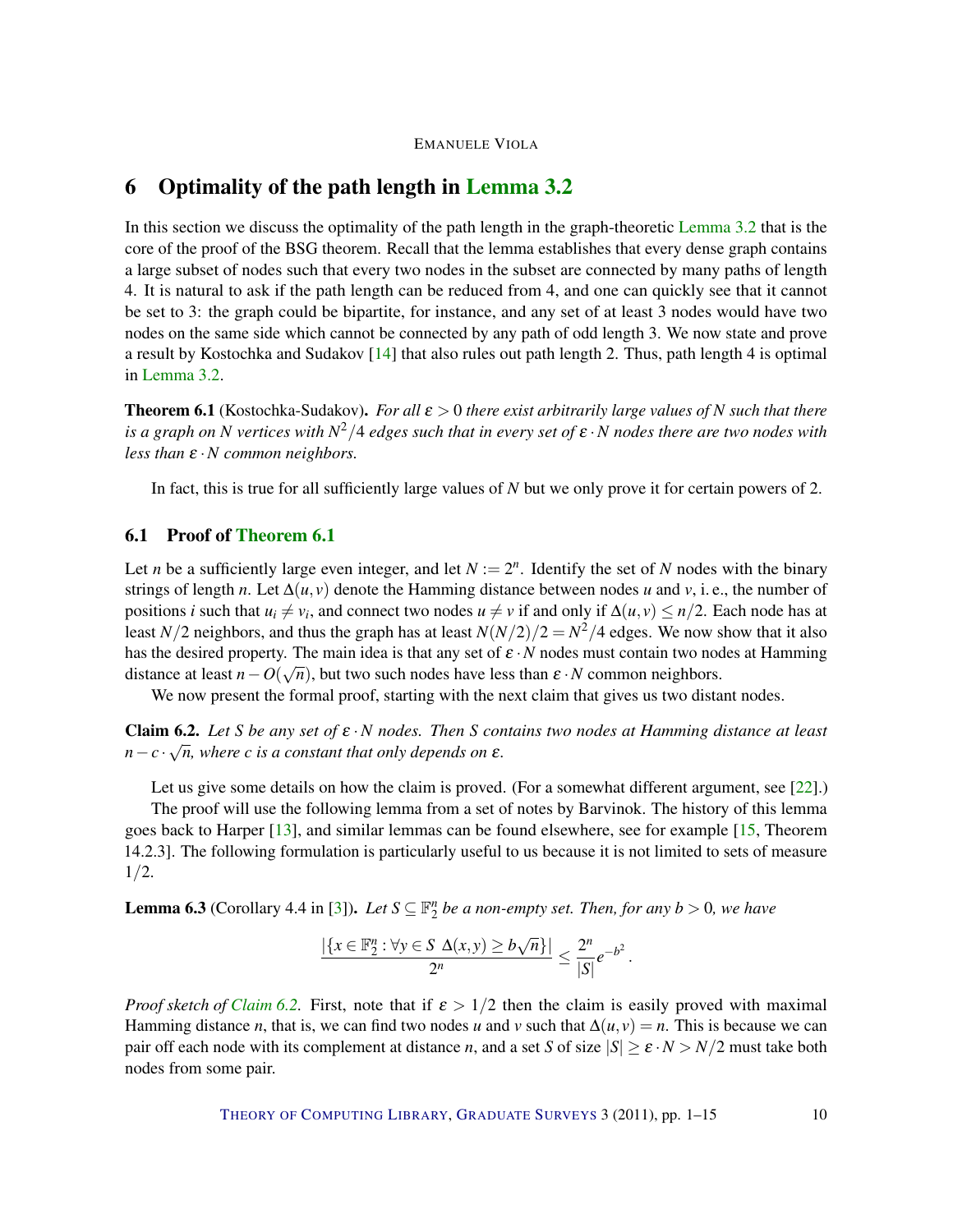<span id="page-10-1"></span>To handle the case  $\varepsilon \leq 1/2$ , we apply the argument to the set *S'* of nodes *u* such that there exists *v* ∈ *S* at distance  $\Delta(u, v) \le b \cdot \sqrt{n}$ . Specifically, by applying [Lemma](#page-9-3) [6.3](#page-9-3) with a large enough constant *b* depending only on  $\varepsilon$ , we obtain that this set *S'* has size  $> 2<sup>n</sup>/2$ . We can now apply the previous " $\varepsilon > 1/2$ " argument to S', from which the claim follows with  $c = 2 \cdot b$ .  $\Box$ 

Now that we have these two nodes at distance  $n - c \cdot \sqrt{ }$ *n*, we conclude the proof of [Theorem](#page-9-1) [6.1](#page-9-1) by showing that the number of their common neighbors is less than  $\varepsilon \cdot N$ . Without loss of generality, let these two nodes, which we denote by  $u_1$  and  $u_2$ , be the all-zero vector and the vector that is 0 exactly in the first  $k := c \cdot \sqrt{n}$  coordinates, respectively. Let us now see what nodes are common neighbors of  $u_1$  and  $u_2$ . Let  $X \in \mathbb{F}_2^n$  be a node, and let  $P = P(X)$  be its number of 1's in the first *k* coordinates, and  $Q = Q(X)$ its number of 1's in the other  $n-k$  coordinates. The node *X* is a common neighbor of  $u_1$  and  $u_2$  precisely when  $P + Q \le n/2$  and  $P + (n - k - Q) \le n/2$ . By combining the inequalities, we obtain that

<span id="page-10-0"></span>
$$
n/2 - k + P \le Q \le n/2 - P,\tag{6.1}
$$

i. e., for a given *P*, if *X* is a neighbor of both  $u_1$  and  $u_2$  then *Q* has to lie in a set of  $k - 2 \cdot P + 1$  integers.

The intuition for the rest of the proof is as follows. A typical *P* is within  $O(\sqrt{k})$  of  $k/2$ , and by [\(6.1\)](#page-10-0) such a *P* constricts *Q* to lie in a set of  $k - 2 \cdot P + 1 = O(\sqrt{k})$  integers. As is well known, by Stirling's approximation [\[6,](#page-12-3) Lemma 17.5.1] the probability that *Q* is equal to any particular integer is  $O(1/\sqrt{n-k})$ . Since  $k = O(\sqrt{n})$  and *n* is large, we have  $O(1/\sqrt{n-k}) = o(1/\sqrt{k})$ , and so by a union bound *Q* falls in the set of  $O(\sqrt{k})$  integers with probability tending to 0, and this proves the theorem.

More formally, let  $d = d(\varepsilon)$  be a sufficiently large constant to be determined later. Let us choose a random node *X*, and let  $P = P(X)$  and  $Q = Q(X)$  respectively denote the Hamming weight of its first *k* and last *n*−*k* bits. We have:

$$
\Pr_{P,Q}[(6.1) \text{ holds}] \leq \Pr_{Q}[(6.1) \text{ holds} |P-k/2| \leq d \cdot \sqrt{k}] + \Pr_{P} [P-k/2| > d \cdot \sqrt{k}]
$$
  
\n
$$
\leq 2 \cdot d \cdot \sqrt{k} \cdot \Pr_{Q} [Q = (n-k)/2] + \varepsilon/2
$$
  
\n
$$
\leq O(d \cdot \sqrt{k}/\sqrt{n-k}) + \varepsilon/2
$$
  
\n
$$
< \varepsilon.
$$

To bound the term

$$
\Pr_{Q}\left[\left(6.1\right) \text{ holds} \left| \left| P - k/2 \right| \leq d \cdot \sqrt{k} \right]
$$

we use a union bound (where actually a factor 2 could be saved noting that if  $P > k/2$  then [\(6.1\)](#page-10-0) does not hold) and the fact that  $Pr_Q[Q = (n-k)/2] \ge Pr_Q[Q = (n-k)/2 + r]$  for any  $r \in \mathbb{R}$ . To bound the term

$$
\Pr_P\left[|P - k/2| > d \cdot \sqrt{k}\right]
$$

we apply a Chernoff Bound (see, e.g., [\[7\]](#page-12-5)), choosing  $d = d(\varepsilon)$  to be sufficiently large. Later, we use Stirling's approximation [\[6,](#page-12-3) Lemma 17.5.1] to bound Pr<sub>Q</sub> [ $Q = (n-k)/2$ ]. Finally, the last inequality holds for sufficiently large *n* recalling that  $k = c \cdot \sqrt{n}$ .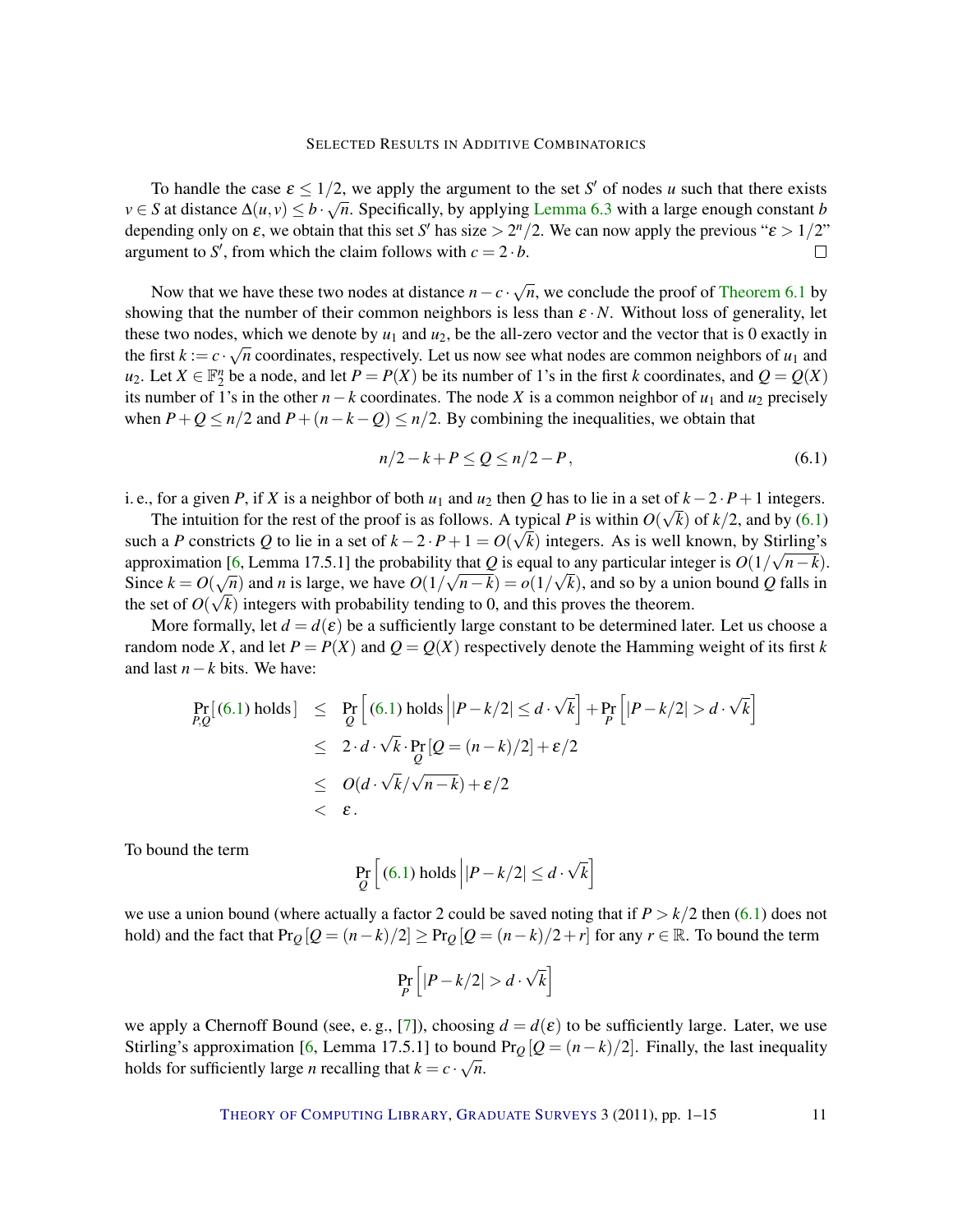## <span id="page-11-3"></span><span id="page-11-0"></span>7 Testing linear transformations when the agreement is large

In this section we show a simpler proof of [Theorem](#page-1-0) [1.1](#page-1-0) in the case in which the agreement is large. This proof was communicated to us by Shachar Lovett; it uses the ideas in [\[1\]](#page-12-6).

<span id="page-11-1"></span>**Theorem 7.1.** *For all*  $\gamma \in [0, 1/8)$ *, all n, and all functions*  $f : \mathbb{F}_2^n \to \mathbb{F}_2^n$ *, the following holds. If* 

$$
\Pr_{x,x' \in \mathbb{F}_2^n} [f(x) + f(x') = f(x + x')] \ge 1 - \gamma,
$$

*then there is an n*×*n matrix M such that*

$$
\Pr_{x\in\mathbb{F}_2^n}[f(x)=Mx]\geq 1-2\gamma.
$$

The constant 2 in Thm 7.1 can be somewhat reduced at the cost of a more complicated proof.

## 7.1 Proof of [Theorem](#page-11-1) [7.1](#page-11-1)

Define  $g(x)$  to be the "majority vote," i.e., a value that maximizes  $Pr_y[f(x+y) + f(y) = g(x)]$ . First, we claim that

$$
\Pr_{x}[f(x) \neq g(x)] \leq 2 \cdot \gamma.
$$

To see this, note that

$$
\Pr_x[\Pr_y[f(x) \neq f(y) + f(x+y)] \ge 1/2] \le 2 \cdot \gamma,
$$

for else the assumption is contradicted. So, for all but a  $2 \cdot \gamma$  fraction of *x*, we have that

$$
\Pr_{y}[f(x+y) + f(y) = f(x)] > \frac{1}{2}
$$

and consequently  $g(x) = f(x)$ .

To complete the proof, it remains to see that  $g$  is linear. The first step is to show that the majority in the definition of *g* is always overwhelming.

<span id="page-11-2"></span>**Claim 7.2.** *For every x,*  $Pr_y[g(x) \neq f(x+y) + f(y)] \leq 2 \cdot \gamma$ *.* 

*Proof.* By the union bound, we have

$$
\Pr_{y,z}[f(x+y) + f(y) \neq f(x+z) + f(z)]
$$
\n
$$
\leq \Pr_{y,z}[f(y) + f(z) \neq f(y+z)] + \Pr_{y,z}[f(x+y) + f(x+z) \neq f(y+z)] \leq 2 \cdot \gamma.
$$

So there is a fixed *z* such that  $Pr_y[f(x+y) + f(y) \neq f(x+z) + f(z)] \leq 2 \cdot \gamma$ . Since  $\gamma < 1/4$ ,  $g(x) =$  $f(x+z) + f(z)$ .  $\Box$ 

To see that *g* is linear, fix any  $x$ ,  $x'$ , choose  $y$ ,  $y'$  uniformly at random, and consider the following 5 equations (3 rows and 2 columns):

THEORY OF C[OMPUTING](http://dx.doi.org/10.4086/toc) LIBRARY, G[RADUATE](http://dx.doi.org/10.4086/toc.gs) SURVEYS 3 (2011), pp. 1-15 12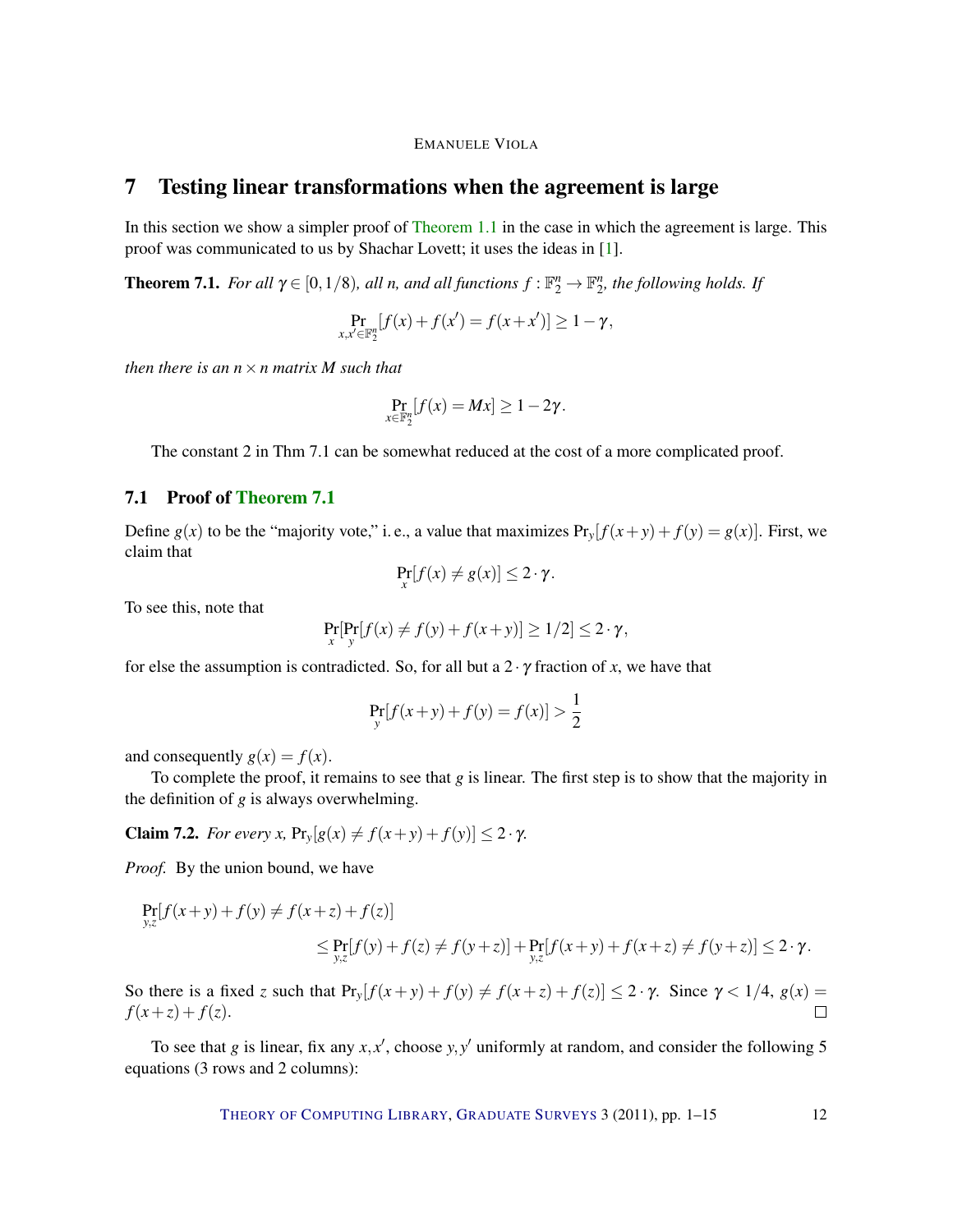$$
g(x) = f(x+y) + f(y) \n g(x') = f(x'+y') + f(y') \n = g(x+x') = f(x+x'+y+y') + f(y+y').
$$

<span id="page-12-7"></span>By applying [Claim](#page-11-2) [7.2](#page-11-2) to the rows, and the theorem's hypothesis to the columns, and using a union bound, we see that with probability at least  $1-3\cdot 2\cdot \gamma-2\cdot \gamma=1-8\cdot \gamma>0$  all the 5 equations hold, which means that  $g(x) + g(x') = g(x + x')$ . Since *x* and *x*<sup> $\prime$ </sup> were arbitrary, *g* is linear and one can write  $g(x) = Mx$  for an  $n \times n$  matrix *M*.

Acknowledgment We thank Andrej Bogdanov, Vladimir Trifonov, and Avi Wigderson for helpful discussions, Benny Sudakov for pointing out and explaining to us the paper [\[14\]](#page-13-10), and Shachar Lovett for telling us the proof of [Theorem](#page-11-1) [7.1.](#page-11-1) We also thank the Columbia theory reading group for the opportunity to present this material [\[22\]](#page-13-3) in Fall 2007 and for helpful comments. Finally, we are very grateful to Oded Regev and the anonymous referees for extensive feedback.

# References

- <span id="page-12-6"></span>[1] NOGA ALON, TALI KAUFMAN, MICHAEL KRIVELEVICH, SIMON LITSYN, AND DANA RON: Testing low-degree polynomials over GF(2). In *Proc. 7th Intern. Workshop Randomization Approx. Tech. in Comput. Sci. (RANDOM)*, volume 2764 of *Lecture Notes in Comput. Sci.*, pp. 188–199. Springer, 2003. [\[doi:10.1007/978-3-540-45198-3](http://dx.doi.org/10.1007/978-3-540-45198-3_17) 17] [12](#page-11-3)
- <span id="page-12-2"></span>[2] ANTAL BALOG AND ENDRE SZEMERÉDI: A statistical theorem of set addition. *Combinatorica*, 14(3):263–268, 1994. [\[doi:10.1007/BF01212974\]](http://dx.doi.org/10.1007/BF01212974) [2,](#page-1-2) [4](#page-3-4)
- <span id="page-12-4"></span>[3] ALEXANDER BARVINOK: Measure Concentration, 2005. Lecture notes. Available at [http:](http://www.math.lsa.umich.edu/~barvinok/total710.pdf) [//www.math.lsa.umich.edu/~barvinok/total710.pdf](http://www.math.lsa.umich.edu/~barvinok/total710.pdf). [10](#page-9-4)
- <span id="page-12-1"></span>[4] MIHIR BELLARE, DON COPPERSMITH, JOHAN HÅSTAD, MARCOS A. KIWI, AND MADHU SUDAN: Linearity testing in characteristic two. *IEEE Trans. Inform. Theory*, 42(6):1781–1795, 1996. [\[doi:10.1109/18.556674\]](http://dx.doi.org/10.1109/18.556674) [2](#page-1-2)
- <span id="page-12-0"></span>[5] MANUEL BLUM, MICHAEL LUBY, AND RONITT RUBINFELD: Self-testing/correcting with applications to numerical problems. *J. Comput. System Sci.*, 47(3):549–595, 1993. [\[doi:10.1016/0022-](http://dx.doi.org/10.1016/0022-0000(93)90044-W) [0000\(93\)90044-W\]](http://dx.doi.org/10.1016/0022-0000(93)90044-W) [2](#page-1-2)
- <span id="page-12-3"></span>[6] THOMAS M. COVER AND JOY A. THOMAS: *Elements of Information Theory*. Wiley Series in Telecommunications and Signal Processing. Wiley-Interscience, 2006. [9,](#page-8-1) [11](#page-10-1)
- <span id="page-12-5"></span>[7] DEVDATT P. DUBHASHI AND ALESSANDRO PANCONESI: *Concentration of Measure for the Analysis of Randomized Algorithms*. Cambridge University Press, 2009. [11](#page-10-1)

THEORY OF C[OMPUTING](http://dx.doi.org/10.4086/toc) LIBRARY, G[RADUATE](http://dx.doi.org/10.4086/toc.gs) SURVEYS 3 (2011), pp. 1-15 13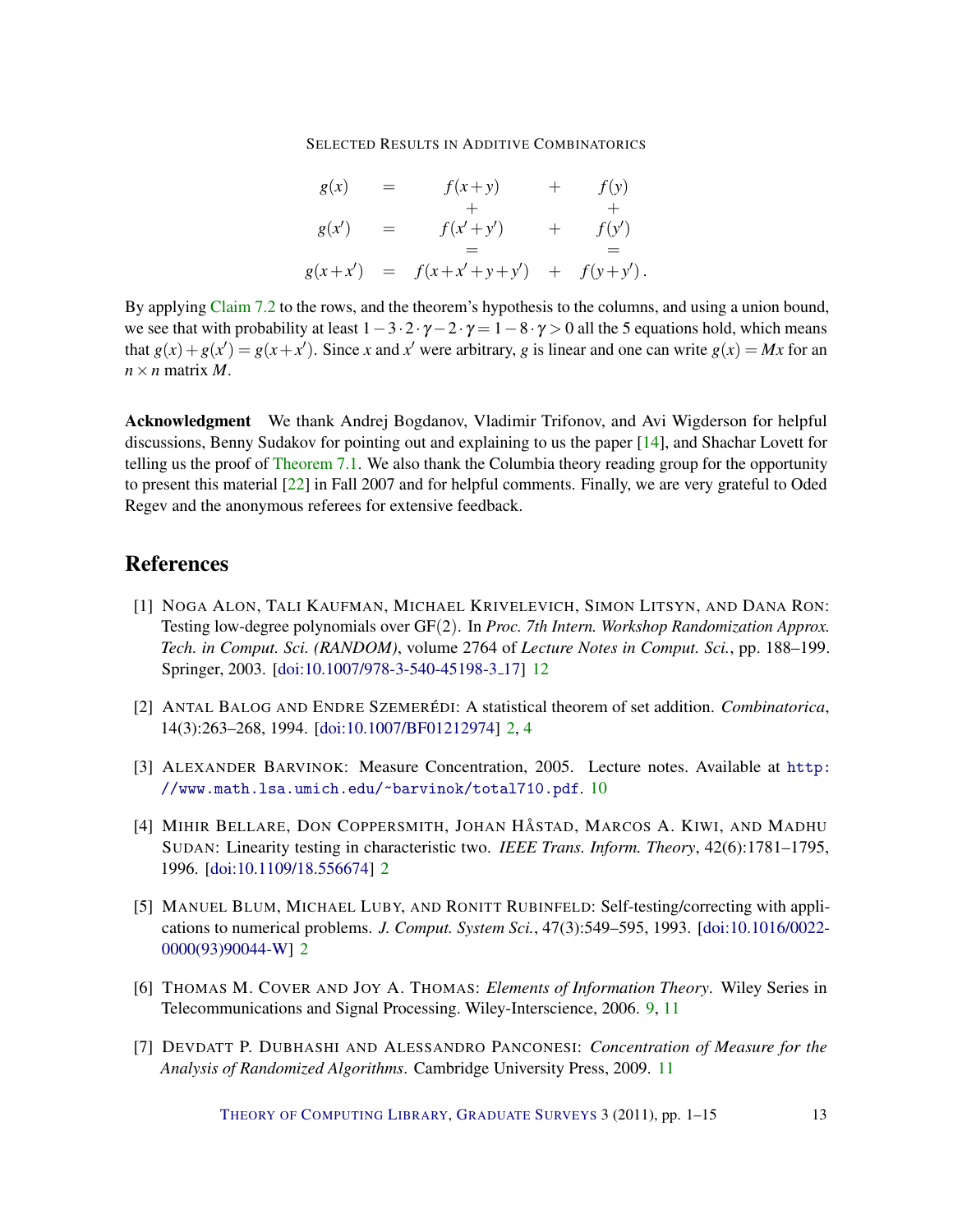- <span id="page-13-7"></span>[8] GREGORY A. FRE˘IMAN: *Foundations of a Structural Theory of Set Addition*. American Mathematical Society, 1973. Translated from the Russian, Translations of Mathematical Monographs, Vol 37. [3](#page-2-3)
- <span id="page-13-5"></span>[9] TIMOTHY GOWERS: A new proof of Szemerédi's theorem for arithmetic progressions of length four. *Geom. Funct. Anal.*, 8(3):529–551, 1998. [\[doi:10.1007/s000390050065\]](http://dx.doi.org/10.1007/s000390050065) [2,](#page-1-2) [4](#page-3-4)
- <span id="page-13-4"></span>[10] BEN GREEN: Finite field models in additive combinatorics. In *Surveys in Combinatorics*, number 327 in London Math. Soc. Lecture Note Ser., pp. 1–28. Cambridge University Press, 2005. [\[doi:10.1017/CBO9780511734885.002\]](http://dx.doi.org/10.1017/CBO9780511734885.002) [2,](#page-1-2) [7](#page-6-0)
- <span id="page-13-12"></span>[11] BEN GREEN AND TERENCE TAO: Freiman's theorem in finite fields via extremal set theory. *Combin. Probab. Comput.*, 18(3):335–355, 2009. [\[doi:10.1017/S0963548309009821\]](http://dx.doi.org/10.1017/S0963548309009821) [7](#page-6-0)
- <span id="page-13-8"></span>[12] BEN GREEN AND TERENCE TAO: A note on the Freiman and Balog-Szemeredi-Gowers theorems ´ in finite fields. *J. Aust. Math. Soc.*, 86(1):61–74, 2009. [\[doi:10.1017/S1446788708000359\]](http://dx.doi.org/10.1017/S1446788708000359) [3](#page-2-3)
- <span id="page-13-13"></span>[13] L. H. HARPER: Optimal assignments of numbers to vertices. *SIAM Journal on Applied Mathematics*, 12(1):131–135, 1964. [10](#page-9-4)
- <span id="page-13-10"></span>[14] ALEXANDR KOSTOCHKA AND BENNY SUDAKOV: On Ramsey numbers of sparse graphs. *Combin. Probab. Comput.*, 12(5-6):627–641, 2003. [\[doi:10.1017/S0963548303005728\]](http://dx.doi.org/10.1017/S0963548303005728) [3,](#page-2-3) [10,](#page-9-4) [13](#page-12-7)
- <span id="page-13-14"></span>[15] JIRˇ´I MATOUSEK ˇ : *Lectures on Discrete Geometry*. Springer-Verlag, 2002. [10](#page-9-4)
- <span id="page-13-6"></span>[16] IMRE Z. RUZSA: An analog of Freiman's theorem in groups. *Asterisque ´* , 258:xv, 323–326, 1999. [3,](#page-2-3) [6](#page-5-4)
- <span id="page-13-2"></span>[17] ALEX SAMORODNITSKY: Low-degree tests at large distances. In *Proc. 39th STOC*, pp. 506–515. ACM Press, 2007. [\[doi:10.1145/1250790.1250864\]](http://dx.doi.org/10.1145/1250790.1250864) [1,](#page-0-0) [3](#page-2-3)
- <span id="page-13-9"></span>[18] BENNY SUDAKOV, ENDRE SZEMERÉDI, AND VAN VU: On a question of Erdős and Moser. *Duke Math. J.*, 129(1):129–155, 2005. [\[doi:10.1215/S0012-7094-04-12915-X\]](http://dx.doi.org/10.1215/S0012-7094-04-12915-X) [3,](#page-2-3) [4](#page-3-4)
- <span id="page-13-11"></span>[19] ENDRE SZEMERÉDI: On sets of integers containing no *k* elements in arithmetic progression. *Acta Arith.*, 27:199–245, 1975. [\[doi:10.1007/BF01894569\]](http://dx.doi.org/10.1007/BF01894569) [4](#page-3-4)
- <span id="page-13-0"></span>[20] TERENCE TAO AND VAN H. VU: *Additive Combinatorics*. Volume 105 of *Cambridge Studies in Advanced Mathematics*. Cambridge University Press, 2006. [1,](#page-0-0) [3,](#page-2-3) [7](#page-6-0)
- <span id="page-13-1"></span>[21] LUCA TREVISAN: Additive combinatorics and theoretical computer science. *SIGACT News*, 40(2):50–66, 2009. [\[doi:10.1145/1556154.1556170\]](http://dx.doi.org/10.1145/1556154.1556170) [1](#page-0-0)
- <span id="page-13-3"></span>[22] EMANUELE VIOLA: Selected results in additive combinatorics: An exposition. Technical Report 103, Electron. Colloq. on Comput. Complexity (ECCC), 2007. [http://www.eccc.uni-trier.](http://www.eccc.uni-trier.de/report/2007/103/) [de/report/2007/103/](http://www.eccc.uni-trier.de/report/2007/103/). [1,](#page-0-0) [10,](#page-9-4) [13](#page-12-7)